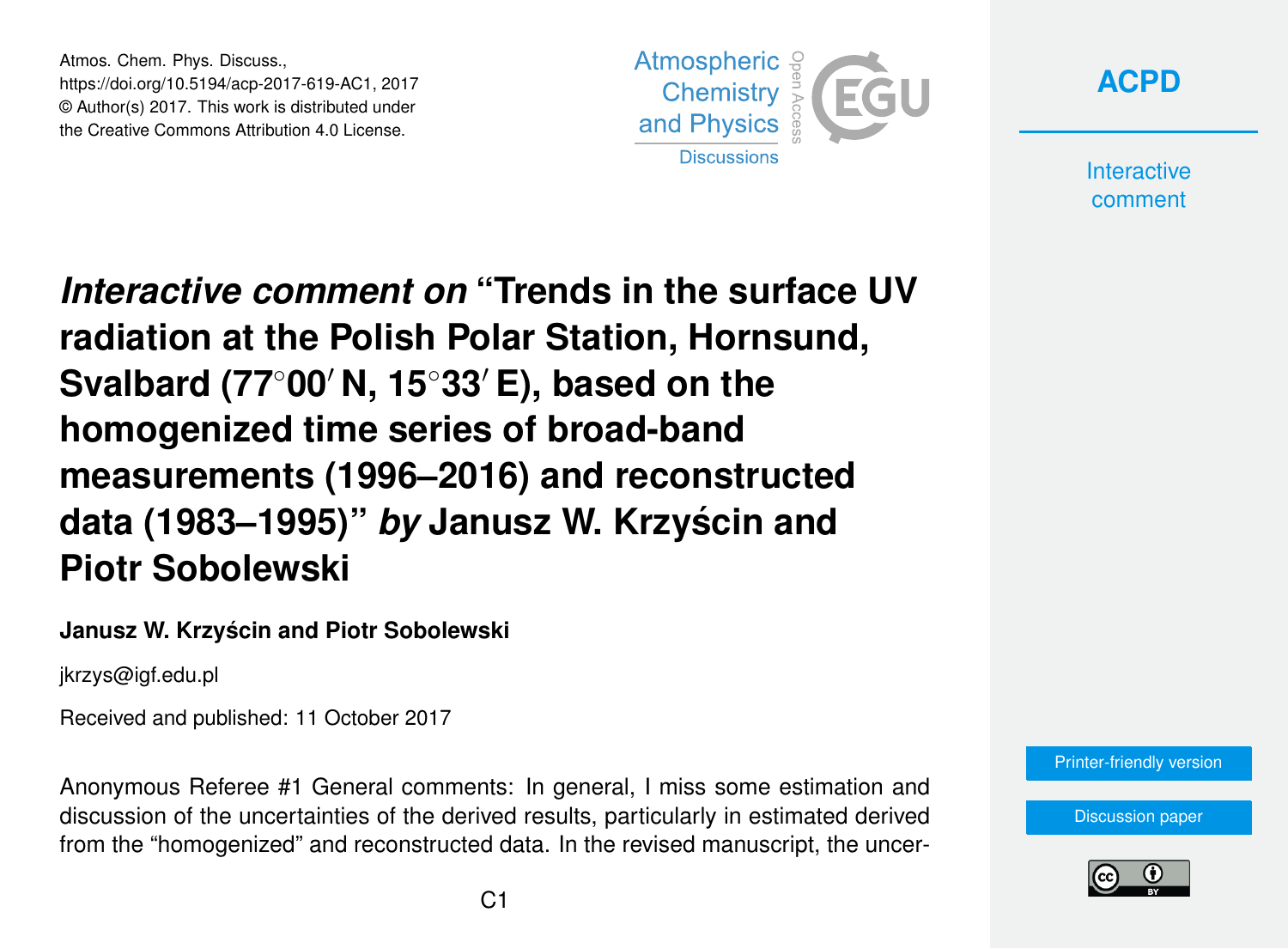tainty of the daily erythemal doses used in trend calculations have been calculated for the data categories: reconstructed (1983-1995, 2002-2004), measured by a prototype of SL biometer (1996-2001), and KZ biometer (2005-2016). See p.5, l.18-21; p.6-7, l.19-l.7 and Table 1.

In some parts the discussion is not very clear and should be improved and clarified with some more details. More detailed description of the trend methodology and data preparation are included in the revised manuscript I miss in the introduction (and possibly on results) section some discussion on reconstruction methods and their uncertainties citing relevant studies appeared in the last 10 years, as for example: (list of publications) This part is added to the main text (p.4, l.16-26) using the reviewer's list of most important studies. Moreover, a performance of the proposed reconstruction model is compared to the study using similar proxies for UV attenuation in the atmosphere (p.5, l.19-21).

I consider the title too long: A possible alternative: "Trends in erythemal doses at the Polish Polar Station, Hornsund, Svalbard, based on homogenized measurements (1996-2016) and reconstructed data (1983-1995)" OK. The title has been changed according the reviewer's suggestion.

Although I have tried to mark some of the language errors in the technical comments section, I suggest that the language should be checked again and improved. This will make the paper easier to read. We have tried to improve the language, for example the manuscript has been read by a foreign speaker.

Specific comments: 1, 27: I would suggest using the term severe ozone loss (or depletion) instead of "ozone hole". OK. Change according the reviewer's suggestion.

3, 18: Please check this sentence: "Albedoground =0.9"? New sentence is "AlbedoGROUND is assumed equal to 0.9 for snow depth larger than 32 cm"

3, 24: Why there is no plot shown for the first period? The correction factors are very

## **[ACPD](https://www.atmos-chem-phys-discuss.net/)**

**Interactive** comment

[Printer-friendly version](https://www.atmos-chem-phys-discuss.net/acp-2017-619/acp-2017-619-AC1-print.pdf)

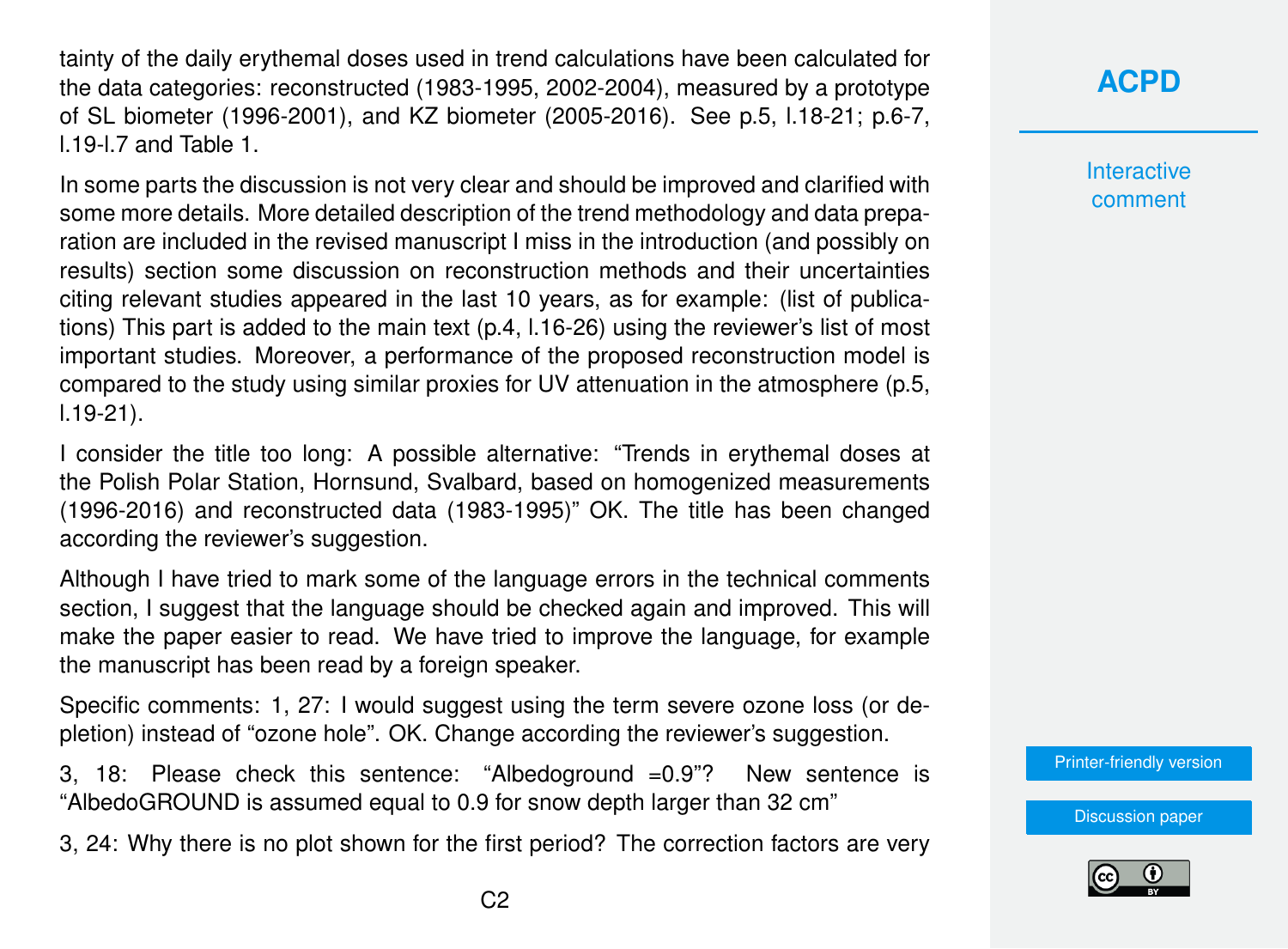large and it would be good to see them in a graph as for the second period, together with the respective standard deviations. Are there any indications in the literature for such rapid deterioration of the sensitivity of RB instruments in five years? New Figure 3 is added showing the instrument deterioration. In fact, the deterioration appeared much smaller ∼35% in the period 1996-2001. The previously mentioned deterioration rate (∼250%) was erroneously calculated. WMO report (Instrument to Measure Solar Ultraviolet Radiation Part 2: Broadband Instruments Measuring Erythemally Weighted Solar Irradiance", WMO, Rep. No. 164, 2008) stated that the well maintained broadband instrument could lost its stability maximally up to 5% between yearly intercomparisons. Thus, the loss of about 10% per year after two years of stable behavior (1996-1997) seems possible in a harsh polar environment. p. 4, l.1-6.

3, 27: How large can be the effect of aerosols at that latitude? This can be estimated with the model for the extreme climatological aerosol data of the Cimel. Then it can be inferred whether aerosols are responsible for the differences, or simply the selection of clear-sky data at high SZAs during spring and autumn months. The extreme aerosols optical depth (AOD) for each month (March-September) are determined from 2.5 and 97.5 percentiles of the daily AOD values in selected month by Cimel measurements (2004-2016). These values are used in radiative model simulations to calculate the daily dose uncertainty due to unknown AOD in period prior Cimel measurements. Uncertainty (∼7%) of the annual correction factor ACF for the period 1996-2007 is found. See p.4, l.7-14, and Figure 4.

4, 2: I find too risky to relay the calculation of trends on data which come from an instrument with such large deterioration. Moreover, for such large year-to-year differences, monthly ACFs would have been In fact, the year-to-year deterioration appeared smaller that discussed in the previous manuscript. It is around ∼9% per year, i.e. 9/12% per month. The yearly ACF is derived using mostly from April-June data (i.e. period with many cloudless days). Thus, the July, August, and September value could be underestimated of ∼ 0.75%, 1.5%, and 2.25%, respectively, after application of the proposed

## **[ACPD](https://www.atmos-chem-phys-discuss.net/)**

**Interactive** comment

[Printer-friendly version](https://www.atmos-chem-phys-discuss.net/acp-2017-619/acp-2017-619-AC1-print.pdf)

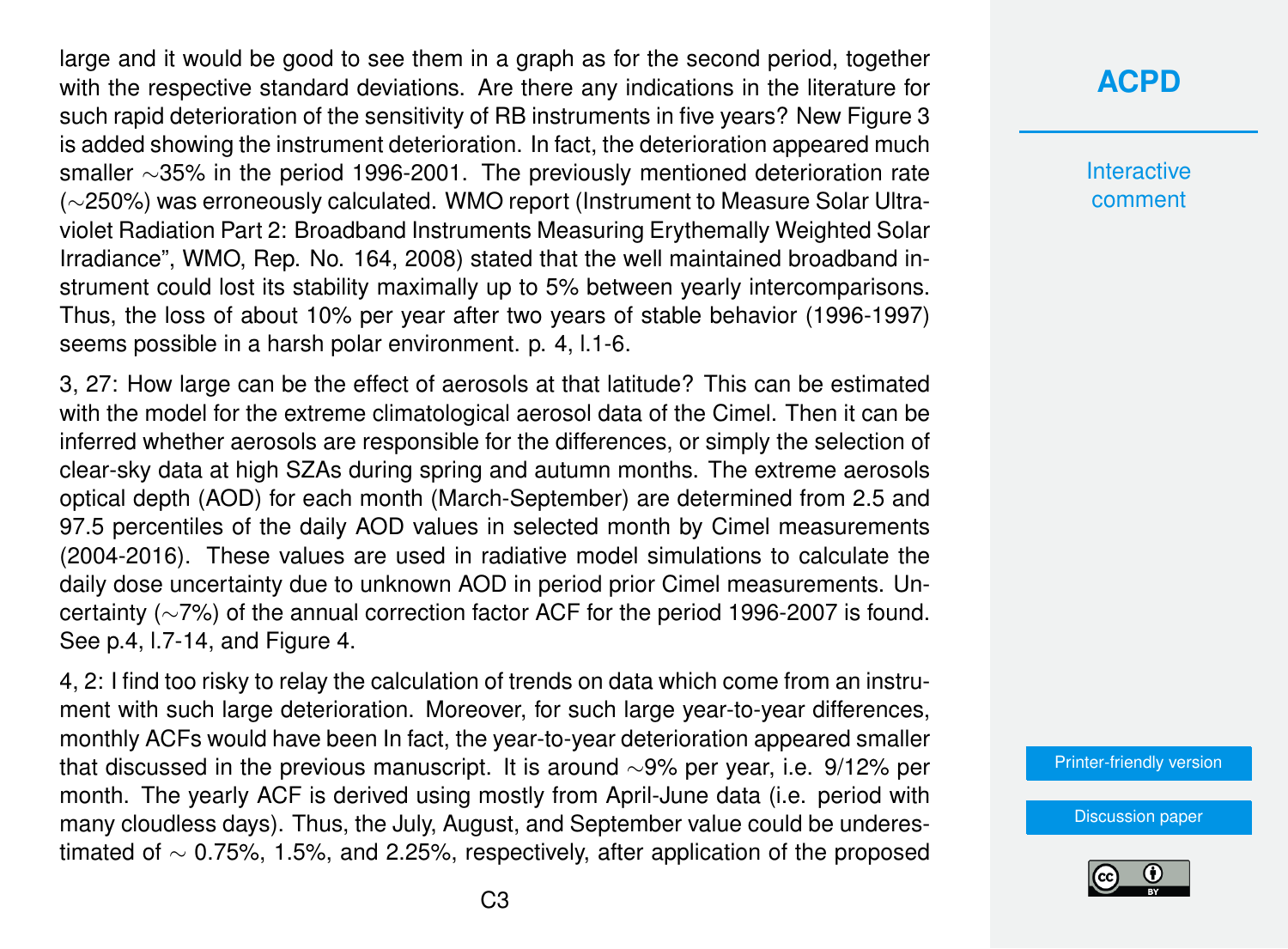yearly ACF. The trend calculation for each calendar month (March-September) is not affected by ACF changes within the year. Only the yearly trend could be affected. Taking into account a participation of monthly mean doses for these months in the yearly dose (i.e., 23%, 12%, 4% for July, August, and September, respectively, see new Table 1) it could be estimated that using the yearly ACF would provide less than ∼1% underestimation of the yearly dose. Thus, using yearly rate of the instrument deterioration instead of the monthly rate affects only slightly trend estimates of the yearly sums of erythemal daily doses.

4, 10: Please mention that by using daily averages for the proxies, it is assumed implicitly that any diurnal variation of erythemal irradiance due to these proxies is not taken into account. Of course, this adds to the uncertainty of the estimated daily doses. We discuss the problem in the revised paper: "We have no variability of sunshine duration throughout a day. Using the daily values adds additional uncertainties to modeled values as a duration of clear-sky conditions near local noon is decisive for daily doses." p.5, l. 12-13.

4, 17: Please specify where the default aerosol optical depth of 0.16 is coming from. In the revised paper, we explain that " "The same procedure was used for the first period (1996-2001) of the UV monitoring at Hornsund but constant aerosols of AOD at 340 nm equal to 0.16 was assumed. During that period there were no Cimel sunphotometer observations. Thus, for the 1996-2001 calibration, we select AOD value representing the mean AOD value found for the period 2004-2016" p. 3, l.28-30.

4, 25-26: If model (3) explains less than half (45%) of the CMF variance then the reconstructed daily doses by (2) should be very uncertain, despite the highly significant regression coefficients. Please elaborate on this in the text, because if the above argument is true, then the results presented later are questionable. We agree that the explained variability of the reconstructed data is low. However, the root mean square error of the reconstructed data of ∼ 15% (see Table 1) is comparable with performance of previous reconstruction models (e.g. Lindfors et al., 2003 for Sodankyla, Rieder at

## **[ACPD](https://www.atmos-chem-phys-discuss.net/)**

**Interactive** comment

[Printer-friendly version](https://www.atmos-chem-phys-discuss.net/acp-2017-619/acp-2017-619-AC1-print.pdf)

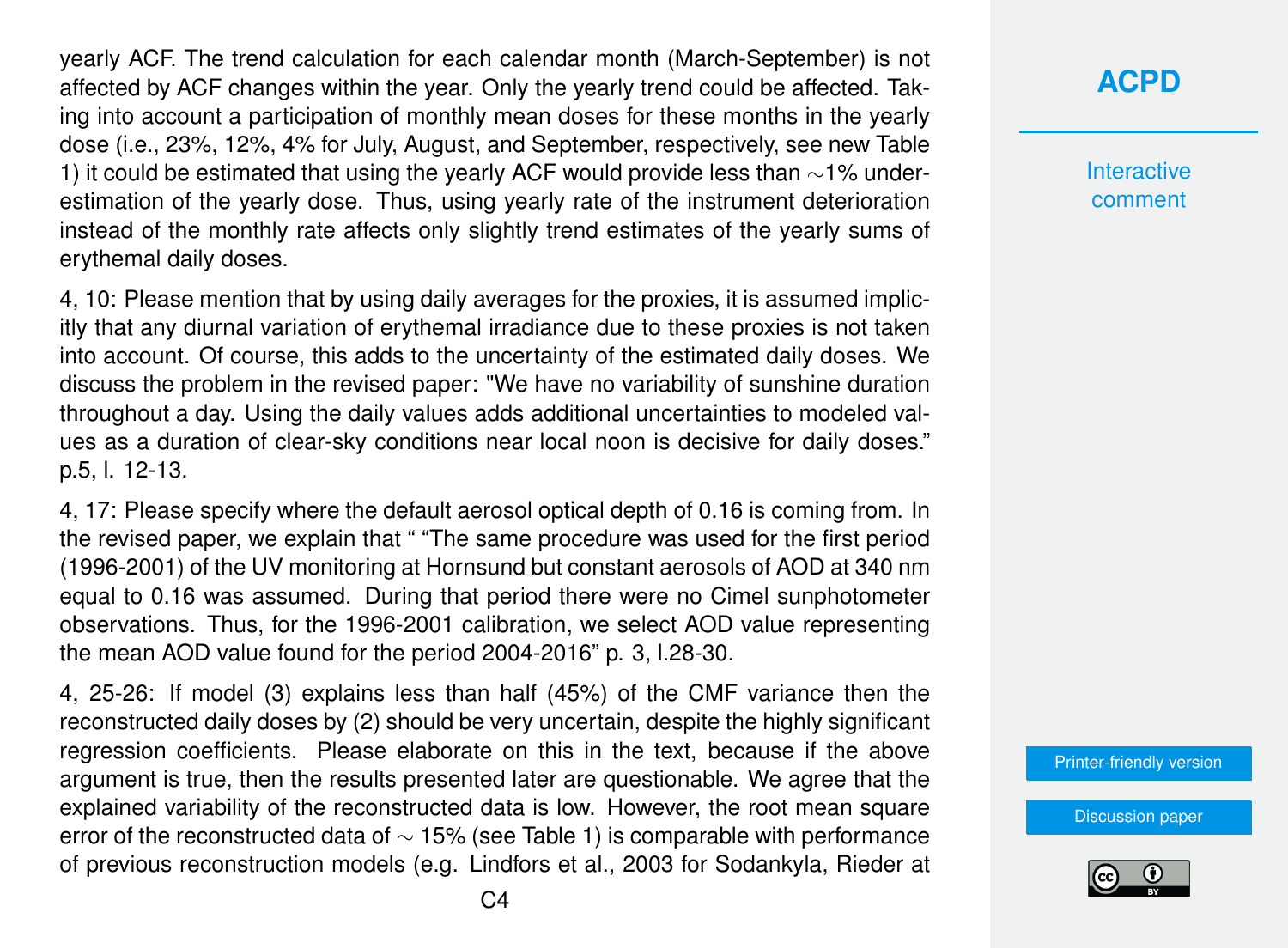al., 2008 for Sonnblick). Moreover, the proposed Monte-Carlo procedure to calculate the trend error takes into account the uncertainty of the reconstructed daily doses.

5, 21: I suggest drawing on these figures the linear regressions for the whole period and the observations period with different types of lines, to support the discussion of the linear trends. New Figure 6 is prepared and lines are drawn for the 1983-2016 and 1996-2016 periods.

6, 2: Please mention whether the negative trends in April-May are statistically significant? In the revised manuscript we have: "The statistically significant decline at  $2\sigma$ level of about 1% /yr is revealed in May, June, and in the yearly sum for the observed 1996-2016 data (with the 2002-2004 gap)." p.8, l.8-11.

6, 4: Please make clear that by "short period" you mean the period after 1996. It has been defined. See response to the previous (6.2) problem.

6, 7: It is not clear how the weights were derived and used. Do I understand correctly that the total ozone data and the sun shine duration data were weighted with weights derived from the measured monthly erythemal doses? Moreover, is the yearly dose derived from the 12 months of only from March to September? Please make this section clearer. In the revised paper the ozone effects are discussed using different approach without the above mentioned weighting. The daily doses from radiative model simulations for clear-sky conditions are used to calculate the yearly sum of the daily erythemal doses. The clear-sky data are compared with the original (modeled and measured) to discuss the cloud and ozone/albedo forcing of the UV. The yearly sum of daily doses are taken from March-September data because of small intensity in UV radiation in February and October and polar night between end of October and mid February. p 7. l.22-24.

6, 10: Isn't there a circular effect? The data used for the reconstruction were based on TUV calculations which used the measured total ozone, and were adjusted by the CMF which was derived by sunshine duration to account for cloud effects. Therefore, **Interactive** comment

[Printer-friendly version](https://www.atmos-chem-phys-discuss.net/acp-2017-619/acp-2017-619-AC1-print.pdf)

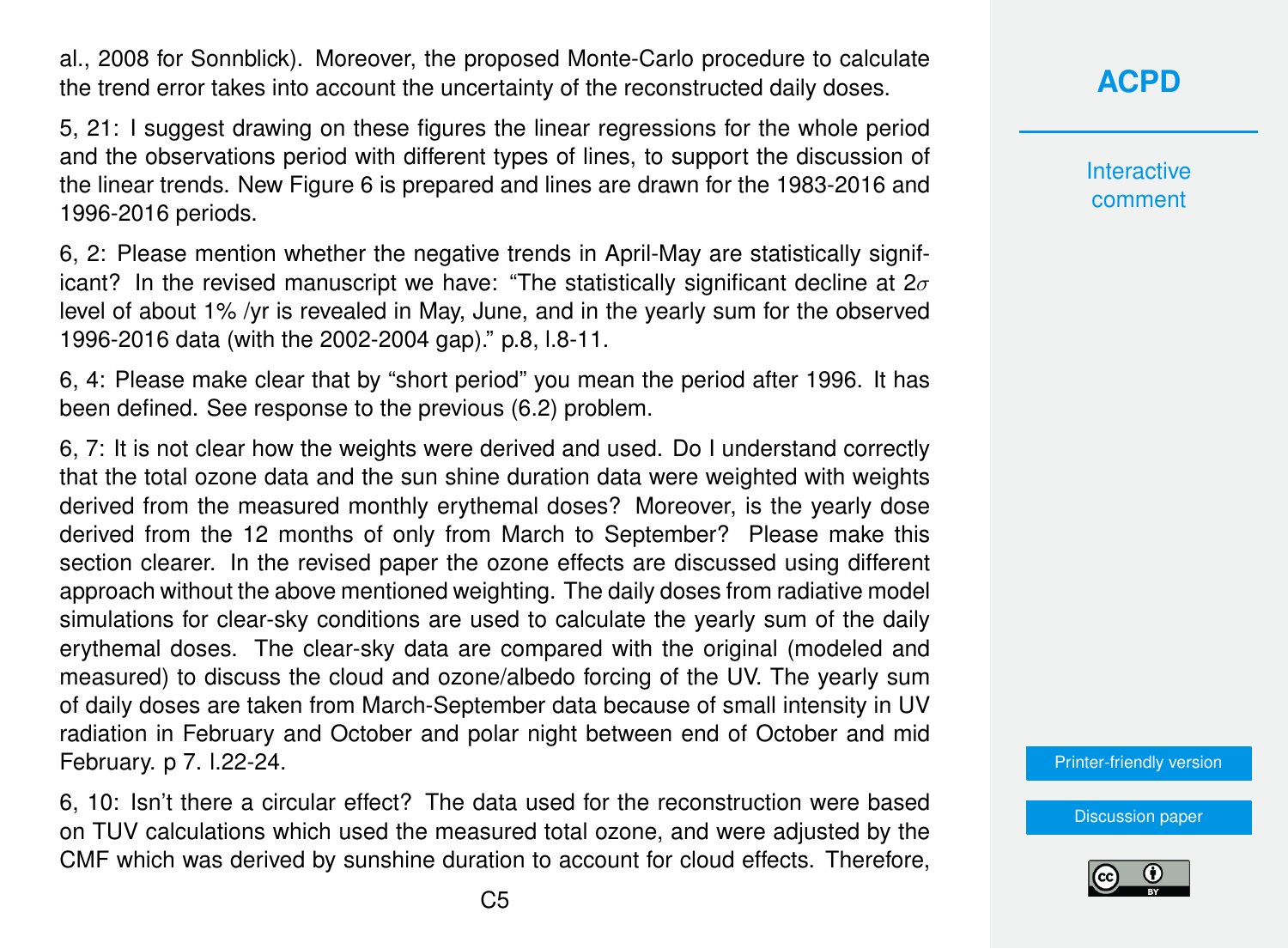FD\_TYD includes already the measured total ozone and the measured sunshine duration, and here it is regressed again against total ozone FD\_TO3 and the sunshine duration FD\_SUN\_DUR. Please explain and clarify the discussion if I got it wrongly. In the revised paper, the different method is proposed to search for clouds and ozone/albedo impact on UV. The results by radiative transfer model for clear-sky conditions are examined in the period 1983-2016. Regression using FD\_TYD as a linear function of FD\_TO3 and FD\_SUN\_DUR has been rejected.

6, 14-15: This statement (full ozone recovery in 2016) is a bit strong, as the data presented are weighted averages of ozone. As it is not clear (see previous comment) how the weights are derived and applied, this should be written more carefully. Problem of the ozone recovery is not discussed in the revised manuscript. We only say that "The stratospheric ozone changes appear as less important driver of the UV long-term variability in the whole analyzed period. Figure 8 shows the long-term (1979-2016) pattern of the total ozone mean (using SBUV merged data) for the period May-August at Hornsund, Barrow, and Resolute, i.e. in the part of the year with naturally high UV radiation (∼ 80% of total yearly sum). The ozone forcing on the surface UV at these sites appears weak (within the  $\pm$  1% range) since 1983 (i.e. at the beginning of the reconstructed data)." p.9, l.16-22.

7, 7: Please mention the statistical significance of the linear trends. We define significance of the trend in the revised paper: "The statistically significant decline at  $2\sigma$  level of about -1% per year is revealed in May, June, and in the yearly sum for the observed 1996-2016 data (with the 2002-2004 gap). The trend analyses applied to the combined observed (1996-2001 & 2005-2016) and reconstructed data (2002-2004) show statistically significant decline only in May of  $\sim$  -1%/yr." p.8, l.8-11.

17, 6: Please mention the type of filter used for the smoothing. We explain in the revised manuscript: "Figure 8. Smoothed time series (by LOWES smoother, Cleveland, 1979) of annual fractional deviations. . .. . .." p.22

# **[ACPD](https://www.atmos-chem-phys-discuss.net/)**

Interactive comment

[Printer-friendly version](https://www.atmos-chem-phys-discuss.net/acp-2017-619/acp-2017-619-AC1-print.pdf)